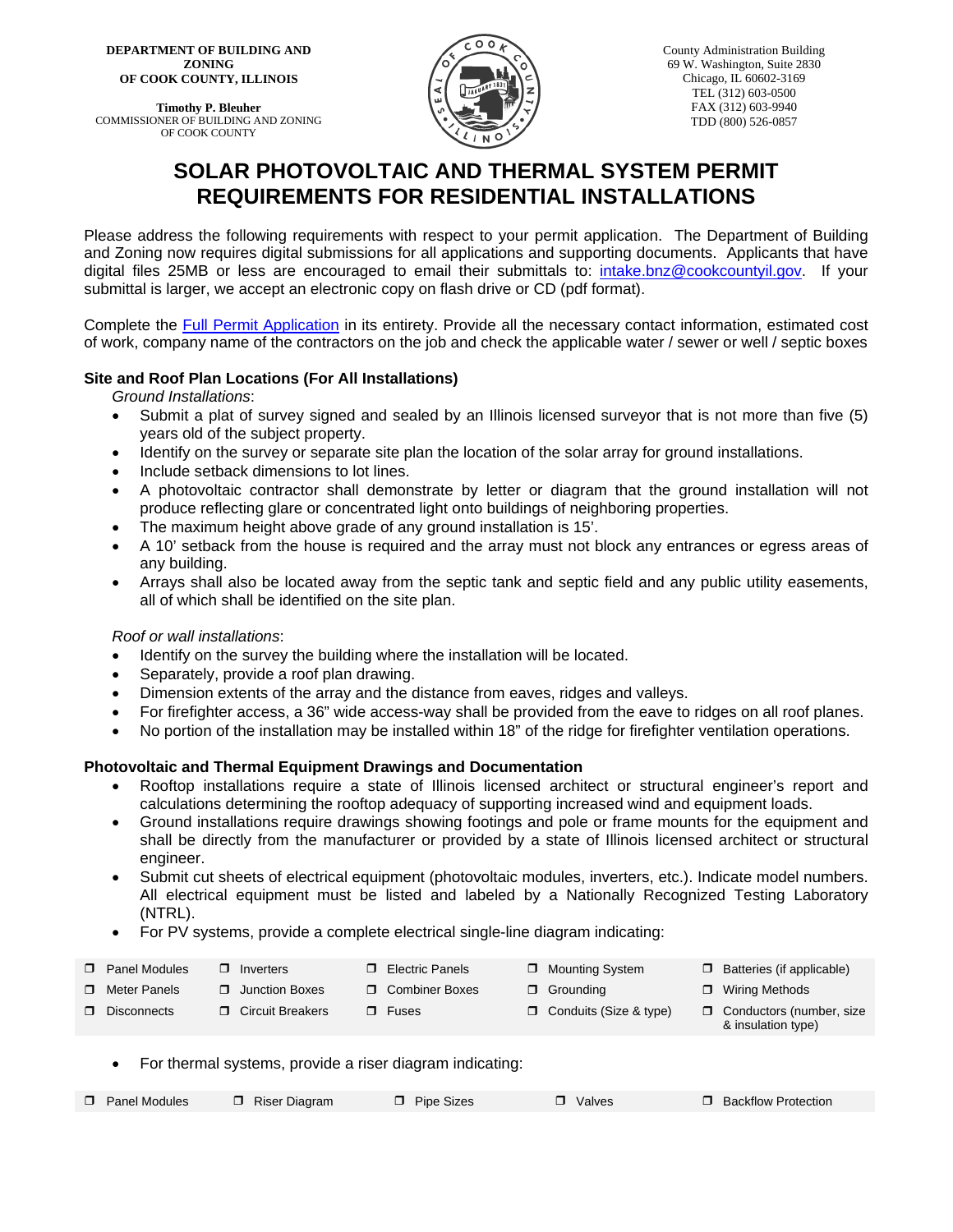# **RESIDENTIAL SOLAR PERMIT REQUIREMENTS (CONTINUED)**



# **SAMPLE ELECTRICAL DIAGRAM**

#### **Letter of Intent**

All photovoltaic installations shall be performed by a REGISTERED COOK COUNTY ELECTRICAL CONTRACTOR. All thermal installations shall be performed by a REGISTERED COOK COUNTY PLUMBING CONTRACTOR.

For photovoltaic installations, the registered electrical contractor shall submit a letter of intent with detailed scope of work signed by the supervising electrician. For solar thermal installations: submit letter of intent from a registered plumbing contractor with a detailed description of the proposed work. For more information on contractor registration please visit our website for Cook County Contractor Registration Instructions

#### **Fees**

The average minimum permit fee for any installation is \$465.00. A \$100 deposit will be required shortly after applying online. Permit fees increase from the minimum value depending on the complexity of the project.

# **Other links**

Permit Application Form and Permit Process Instructions Cook County Zoning Ordinance Solar America Board for Codes and Standards Cook Viewer Map Service